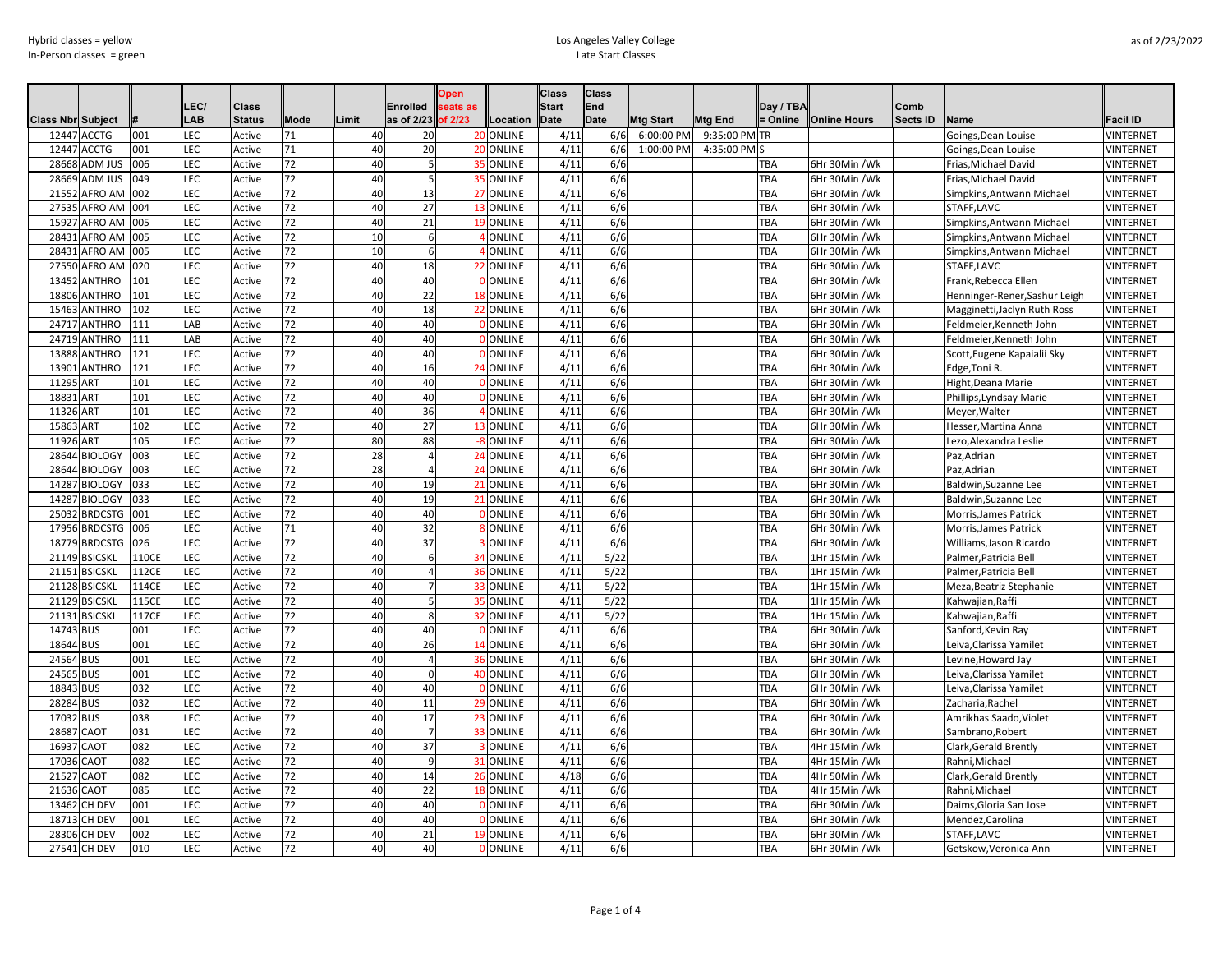## Los Angeles Valley College Late Start Classes

| 28300 | CH DEV         | 010   | LEC        | Active | 72 | 40 | 15             | 25 ONLINE       | 4/11 | 6/6  |                 |                  | TBA        | 6Hr 30Min /Wk |      | STAFF, LAVC                  | VINTERNET        |
|-------|----------------|-------|------------|--------|----|----|----------------|-----------------|------|------|-----------------|------------------|------------|---------------|------|------------------------------|------------------|
| 15530 | CH DEV         | 011   | <b>LEC</b> | Active | 72 | 40 | 17             | 23 ONLINE       | 4/11 | 6/6  |                 |                  | TBA        | 6Hr 30Min /Wk |      | Paz-Durocher, Evelyn         | <b>VINTERNET</b> |
| 2155  | CH DEV         | 011   | <b>LEC</b> | Active | 72 | 40 | 22             | 18 ONLINE       | 4/11 | 6/6  |                 |                  | TBA        | 6Hr 30Min /Wk |      | Daims, Gloria San Jose       | <b>VINTERNET</b> |
| 2831  | CH DEV         | 011   | <b>LEC</b> | Active | 72 | 40 |                | 33 ONLINE       | 4/11 | 6/6  |                 |                  | TBA        | 6Hr 30Min /Wk |      | Getskow, Veronica Ann        | VINTERNET        |
| 2811  | CH DEV         | 034   | LEC        | Active | 72 | 40 | 16             | 24 ONLINE       | 4/11 | 6/6  |                 |                  | TBA        | 6Hr 30Min /Wk |      | Mendez, Carolina             | VINTERNET        |
| 2828  | CH DEV         | 042   | <b>LEC</b> | Active | 72 | 40 |                | 33 ONLINE       | 4/11 | 6/6  |                 |                  | TBA        | 6Hr 30Min /Wk |      | Brauer, Lisa Ann             | <b>VINTERNET</b> |
| 2811  | CH DEV         | 045   | <b>LEC</b> | Active | 72 | 40 | 14             | 26 ONLINE       | 4/11 | 6/6  |                 |                  | TBA        | 6Hr 30Min /Wk |      | Kalek, Dana                  | VINTERNET        |
| 1615  | CH DEV         | 172   | <b>LEC</b> | Active | 72 | 40 | 15             | 25 ONLINE       | 2/28 | 4/3  |                 |                  | TBA        | 4Hr 15Min /Wk |      | Pourroy, Debra               | <b>VINTERNET</b> |
| 17059 | CHICANO        | 002   | LEC        | Active | 72 | 40 | 35             | <b>ONLINE</b>   | 4/11 | 6/6  |                 |                  | TBA        | 6Hr 30Min /Wk |      | De La O, Ismael Joaquin      | <b>VINTERNET</b> |
| 1359  | CHICANO        | 008   | LEC        | Active | 72 | 40 | 40             | <b>ONLINE</b>   | 4/11 | 6/6  |                 |                  | TBA        | 6Hr 30Min /Wk |      | Arrieta, Jose Antonio        | VINTERNET        |
| 2215  | CHICANO        | 037   | LEC        | Active | 72 | 40 | 15             | 25 ONLINE       | 4/11 | 6/6  |                 |                  | TBA        | 6Hr 30Min /Wk |      | Lopez, Peter John            | VINTERNET        |
| 27556 | CHICANO        | 054   | LEC        | Active | 72 | 40 | 40             | <b>ONLINE</b>   | 4/11 | 6/6  |                 |                  | TBA        | 6Hr 30Min /Wk |      | De La O, Ismael Joaquin      | <b>VINTERNET</b> |
| 1881  | CINEMA         | 105   | <b>LEC</b> | Active | 72 | 40 | 27             | 13 ONLINE       | 4/11 | 6/6  |                 |                  | TBA        | 6Hr 30Min /Wk |      | Sustin, Chad Aaron           | VINTERNET        |
| 2016  | CINEMA         | 107   | LEC        | Active | 72 | 40 | 38             | 2 ONLINE        | 4/11 | 6/6  |                 |                  | TBA        | 6Hr 30Min /Wk |      | Rodriguez, Arantzanzu        | <b>VINTERNET</b> |
| 2859  | CIS            | 101   | LEC        | Active | 72 | 40 | $\mathbf 0$    | 40 ONLINE       | 4/11 | 6/6  |                 |                  | TBA        | 6Hr 30Min /Wk |      | STAFF, LAVC                  | <b>VINTERNET</b> |
| 1883  | <b>COMM</b>    | 101   | LEC        | Active | 72 | 40 | 40             | <b>ONLINE</b>   | 4/11 | 6/6  |                 |                  | TBA        | 6Hr 30Min /Wk |      | Miller, Joshua Edward        | VINTERNET        |
| 1665  | <b>COMM</b>    | 101   | LEC        | Active | 72 | 40 | 39             | <b>ONLINE</b>   | 4/11 | 6/6  |                 |                  | TBA        | 6Hr 30Min /Wk |      | Smith, Duane W               | <b>VINTERNET</b> |
| 1603  | <b>COMM</b>    | 101   | LEC        | Active | 72 | 40 | 27             | 13 ONLINE       | 4/11 | 6/6  |                 |                  | TBA        | 6Hr 30Min /Wk |      | Smith, Duane W               | <b>VINTERNET</b> |
| 1481  | <b>COMM</b>    | 104   | <b>LEC</b> | Active | 72 | 40 | 18             | 22 ONLINE       | 4/11 | 6/6  |                 |                  | TBA        | 6Hr 30Min /Wk |      | Marteney Jr., James I        | VINTERNET        |
| 1581  | <b>MMC</b>     | 105   | <b>LEC</b> | Active | 72 | 40 | 24             | 16 ONLINE       | 4/11 | 6/6  |                 |                  | TBA        | 6Hr 30Min /Wk |      | Faina, Joseph Michael        | <b>VINTERNET</b> |
| 1581  | <b>COMM</b>    | 121   | LEC        | Active | 72 | 40 | 18             | 22 ONLINE       | 4/11 | 6/6  |                 |                  | TBA        | 6Hr 30Min /Wk |      | Thornock, Roana Marie        | VINTERNET        |
| 1490  | MM03           | 122   | LEC        | Active | 72 | 40 | 37             | <b>ONLINE</b>   | 4/11 | 6/6  |                 |                  | TBA        | 6Hr 30Min /Wk |      | Smith, Duane W               | VINTERNET        |
| 1587  | COMM           | 151   | <b>LEC</b> | Active | 72 | 40 | 27             | 13 ONLINE       | 4/11 | 6/6  |                 |                  | TBA        | 6Hr 30Min /Wk |      | Thornock, Roana Marie        | <b>VINTERNET</b> |
| 1858  | COUNSEL        | 004   | LEC        | Active | 72 | 40 | 40             | <b>ONLINE</b>   | 4/11 | 6/6  |                 |                  | TBA        | 2Hr 05Min /Wk |      | Vasquez, Ruth Betania        | <b>VINTERNET</b> |
| 1858  | COUNSEL        | 004   | <b>LEC</b> | Active | 72 | 40 | 40             | <b>O</b> ONLINE | 4/11 | 6/6  |                 |                  | TBA        | 2Hr 05Min /Wk |      | Vasquez, Ruth Betania        | <b>VINTERNET</b> |
| 21910 | <b>CS</b>      | 117   | <b>LEC</b> | Active | 72 | 40 | 14             | 26 ONLINE       | 4/11 | 6/6  |                 |                  | TBA        | 4Hr 15Min /Wk |      | Dehkhoda, Abbas              | <b>VINTERNET</b> |
| 28330 | <b>DANCETQ</b> | 221   | LAB        | Active | 72 | 30 | 18             | 12 ONLINE       | 4/11 | 6/6  |                 |                  | TBA        | 6Hr 30Min /Wk | 0041 | Casebolt, Elizabeth Virginia | <b>VINTERNET</b> |
| 2833  | <b>DANCETQ</b> | 222   | LAB        | Active | 72 | 30 | $\overline{1}$ | 29 ONLINE       | 4/11 | 6/6  |                 |                  | TBA        | 6Hr 30Min /Wk | 0041 | Casebolt, Elizabeth Virginia | VINTERNET        |
| 2833  | <b>DANCETQ</b> | 223   | LAB        | Active | 72 | 30 | $\mathbf 0$    | 30 ONLINE       | 4/11 | 6/6  |                 |                  | TBA        | 6Hr 30Min /Wk | 0041 | Casebolt, Elizabeth Virginia | <b>VINTERNET</b> |
| 2833  | <b>DANCETQ</b> | 224   | LAB        | Active | 72 | 30 | $\mathbf 0$    | 30 ONLINE       | 4/11 | 6/6  |                 |                  | TBA        | 6Hr 30Min /Wk | 0041 | Casebolt, Elizabeth Virginia | VINTERNET        |
| 27418 | <b>DNCESPC</b> | 331   | LAB        | Active | 04 | 28 | 5              | 23 LAVC         | 2/28 |      | 6/6 11:20:00 AM | 1:10:00 PM TR    |            |               |      | Igus, Kenji Darrow           | <b>VNORTHGYM</b> |
| 27419 | <b>DNCESPC</b> | 332   | LAB        | Active | 04 | 28 | $\overline{1}$ | 27 LAVC         | 2/28 |      | 6/6 11:20:00 AM | 1:10:00 PM TR    |            |               |      | Igus, Kenji Darrow           | <b>VNORTHGYM</b> |
| 27420 | <b>DNCESPC</b> | 333   | LAB        | Active | 04 | 28 | $\Omega$       | 28 LAVC         | 2/28 |      | 6/6 11:20:00 AM | 1:10:00 PM TR    |            |               |      | Igus, Kenji Darrow           | VNORTHGYM        |
| 2742  | <b>DNCESPC</b> | 334   | LAB        | Active | 04 | 28 | $\mathbf 0$    | 28 LAVC         | 2/28 |      | 6/6 11:20:00 AM | 1:10:00 PM TR    |            |               |      | Igus, Kenji Darrow           | VNORTHGYM        |
| 1880  | ECON           | 001   | <b>LEC</b> | Active | 72 | 40 | 40             | <b>0 ONLINE</b> | 4/11 | 6/6  |                 |                  | TBA        | 6Hr 30Min /Wk |      | Prante, Tyler Carl           | <b>VINTERNET</b> |
| 2884  | ECON           | 001   | LEC        | Active | 72 | 40 | 10             | 30 ONLINE       | 4/11 | 6/6  |                 |                  | TBA        | 6Hr 30Min /Wk |      | Prante, Tyler Carl           | <b>VINTERNET</b> |
| 1949  | ECON           | 002   | LEC        | Active | 72 | 40 | 41             | -1 ONLINE       | 4/11 | 6/6  |                 |                  | TBA        | 6Hr 30Min /Wk |      | Khanjian, Ara                | VINTERNET        |
| 19500 | ECON           | 010   | <b>LEC</b> | Active | 72 | 40 | 40             | <b>O</b> ONLINE | 4/11 | 6/6  |                 |                  | TBA        | 6Hr 30Min /Wk |      | Prante, Tyler Carl           | VINTERNET        |
| 15949 | <b>ENGLISH</b> | 101   | LEC        | Active | 72 | 40 | 40             | <b>ONLINE</b>   | 4/11 | 6/6  |                 |                  | TBA        | 6Hr 30Min /Wk |      | Weigand, Scott Michael       | VINTERNET        |
| 15258 | <b>ENGLISH</b> | 102   | LEC        | Active | 72 | 40 | 40             | <b>ONLINE</b>   | 4/11 | 6/6  |                 |                  | TBA        | 6Hr 30Min /Wk |      | Nikoghosyan, Verzhine        | VINTERNET        |
| 15324 | <b>ENGLISH</b> | 103   | <b>LEC</b> | Active | 72 | 40 | 24             | 16 ONLINE       | 4/11 | 6/6  |                 |                  | TBA        | 6Hr 30Min /Wk |      | Harrington, Deborah Lea      | <b>VINTERNET</b> |
| 17038 | <b>ENGLISH</b> | 103   | LEC        | Active | 02 | 28 | 18             | 10 LAVC         | 4/11 | 6/6  | 9:40:00 AM      | 12:50:00 PM MW   |            |               |      | Antler, Abram                | <b>VH103</b>     |
| 15415 | <b>ESL NC</b>  | 002CE | LEC        | Active | 02 | 28 | 9              | 19 LAVC         | 4/11 | 5/22 | 8:00:00 AM      | 10:05:00 AM MTWR |            |               |      | Simha, Claudine              | <b>VACA1806</b>  |
| 15416 | <b>ESL NC</b>  | 002CE | <b>LEC</b> | Active | 02 | 28 | 12             | 16 LAVC         | 4/11 | 5/22 | 6:00:00 PM      | 8:05:00 PM MTWR  |            |               |      | STAFF, LAVC                  | <b>VACA2604</b>  |
| 1018  | <b>ESL NC</b>  | 023CE | LEC        | Active | 72 | 40 | 34             | <b>ONLINE</b>   | 4/11 | 6/6  |                 |                  | TBA        | 6Hr 15Min /Wk |      | Steinberg, Rebecca Lila      | VINTERNET        |
| 1018  | ESL NC         | 023CE | LEC        | Active | 72 | 40 | 34             | <b>ONLINE</b>   | 4/11 | 6/6  | 11:30:00 AM     | 1:00:00 PM MTWR  |            |               |      | Steinberg, Rebecca Lila      | VINTERNET        |
| 10223 | <b>ESL NC</b>  | 024CE | <b>LEC</b> | Active | 72 | 40 | 18             | 22 ONLINE       | 4/11 | 6/6  |                 |                  | <b>TBA</b> | 6Hr 15Min /Wk |      | Quilici, Amadeo Wayne        | <b>VINTERNET</b> |
| 10223 | <b>ESL NC</b>  | 024CE | <b>LEC</b> | Active | 72 | 40 | 18             | 22 ONLINE       | 4/11 |      | 6/6 11:30:00 AM | 1:00:00 PM MTWR  |            |               |      | Quilici, Amadeo Wayne        | VINTERNET        |
| 24386 | <b>ESL NC</b>  | 024CE | <b>LEC</b> | Active | 02 | 28 | 10             | 18 LAVC         | 4/11 | 6/6  | 11:30:00 AM     | 2:45:00 PM MTWR  |            |               |      | Haile, Jaime                 | <b>VACA2602</b>  |
| 13252 | <b>ESLCVCS</b> | 014CE | <b>LEC</b> | Active | 72 | 40 | 13             | 27 ONLINE       | 3/14 | 4/24 | 6:00:00 PM      | 7:50:00 PM MTW   |            |               |      | Gevorgian, Lilit             | VINTERNET        |
| 1325  | ESLCVCS        | 014CE | LEC        | Active | 72 | 40 | 13             | 27 ONLINE       | 3/14 | 4/24 |                 |                  | <b>TBA</b> | 5Hr 15Min /Wk |      | Gevorgian, Lilit             | VINTERNET        |
| 1330  | <b>ESLCVCS</b> | 015CE | LEC        | Active | 72 | 40 | 12             | 28 ONLINE       | 4/25 | 5/29 |                 |                  | TBA        | 5Hr 00Min /Wk |      | Gevorgian, Lilit             | <b>VINTERNET</b> |
| 13307 | <b>ESLCVCS</b> | 015CE | <b>LEC</b> | Active | 72 | 40 | 12             | 28 ONLINE       | 4/25 | 5/29 | 6:00:00 PM      | 7:50:00 PM MTW   |            |               |      | Gevorgian, Lilit             | <b>VINTERNET</b> |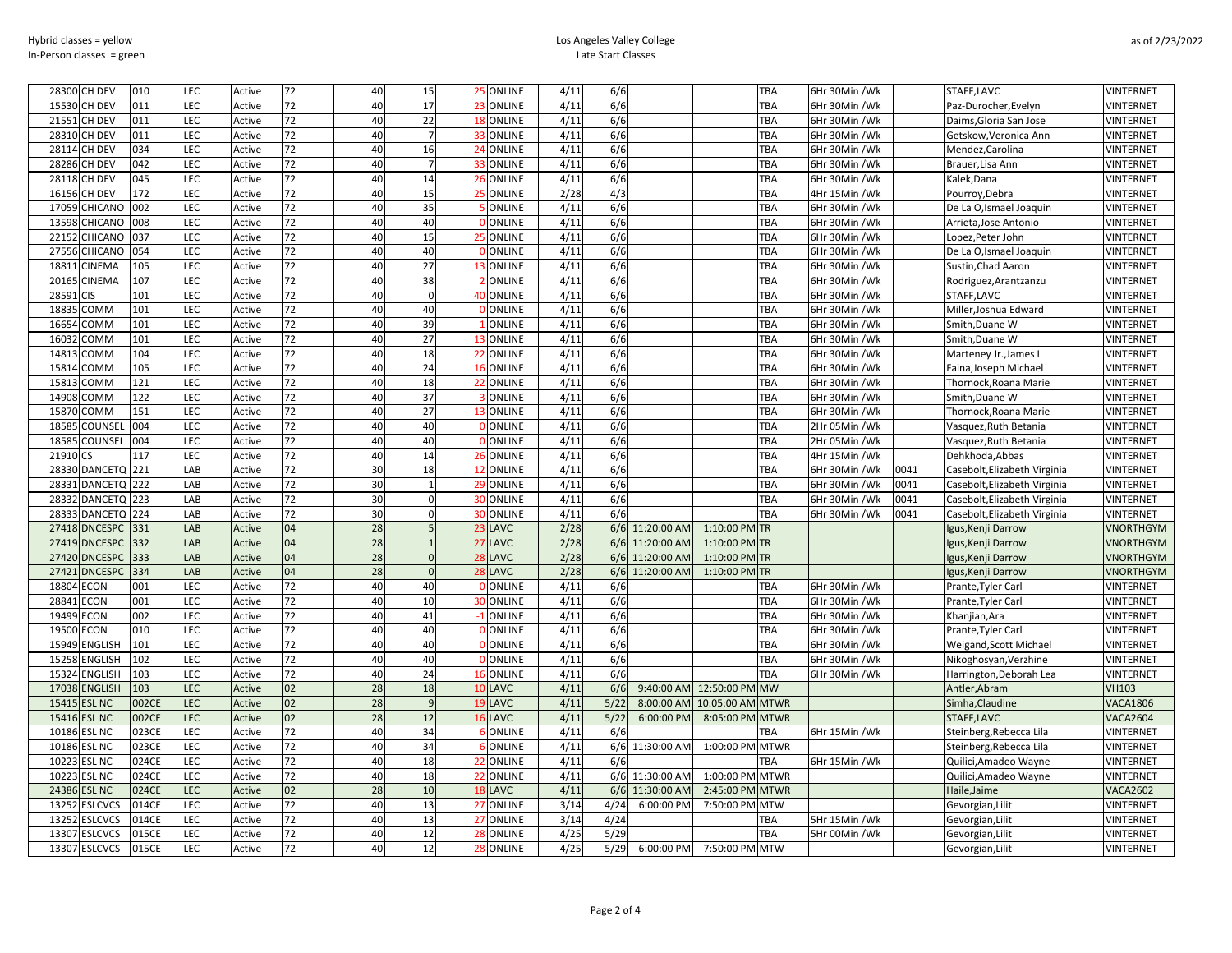| <b>FINANCE</b><br>16051 | 008     | LEC | Active        | 72              | 40              | 39             |                | ONLINE        | 4/11 | 6/6  |             |                        | TBA         | 6Hr 30Min /Wk  |      | Burgh, Sheldon Jack           | VINTERNET              |
|-------------------------|---------|-----|---------------|-----------------|-----------------|----------------|----------------|---------------|------|------|-------------|------------------------|-------------|----------------|------|-------------------------------|------------------------|
| 24576<br><b>FINANCE</b> | 008     | LEC | Active        | 72              | 40              | 40             |                | <b>ONLINE</b> | 4/11 | 6/6  |             |                        | TBA         | 6Hr 30Min /Wk  |      | Lewis, Randall David          | VINTERNET              |
| 10394<br><b>IRETEK</b>  | 027     | LEC | Active        | 02              | 28              | 12             |                | LAVC          | 4/11 | 5/22 | 8:00:00 AM  | 2:15:00 PM             | SSu         |                |      | <b>McCombs, Richard Bruce</b> | <b>VEST107</b>         |
| 16072<br><b>GEOLOGY</b> | 010     | LEC | Active        | 72              | 40              | $\overline{7}$ | 33             | <b>ONLINE</b> | 4/11 | 6/6  |             |                        | TBA         | 6Hr 30Min /Wk  |      | Hams, Jacquelyn Elaine        | <b>VINTERNET</b>       |
| 2632<br><b>HEALTH</b>   | 003     | LEC | <b>Active</b> | 72              | 28              | 13             |                | <b>LAVC</b>   | 4/18 | 5/1  | 10:00:00 AM | 2:00:00 PM             |             |                |      | <b>Melody, Patty Eileen</b>   | <b>VNORTHGYM</b>       |
| <b>HEALTH</b><br>2632   | 003     | LEC | Active        | 72              | 28              | 13             |                | <b>LAVC</b>   | 4/18 | 5/1  |             |                        | TBA         | 4Hr 50Min / Wk |      | <b>Melody, Patty Eileen</b>   | <b>JINTERNET</b>       |
| 28891<br><b>HEALTH</b>  | 011     | LEC | Active        | 72              | 40              | $\mathbf 0$    | 40             | <b>ONLINE</b> | 4/11 | 6/6  |             |                        | TBA         | 6Hr 30Min /Wk  |      | Buchanan, David               | VINTERNET              |
| 2889<br><b>HEALTH</b>   | 011     | LEC | Active        | 72              | 40              | $\mathbf 0$    | 40             | <b>ONLINE</b> | 4/11 | 6/6  |             |                        | TBA         | 6Hr 30Min /Wk  |      | Kuckreja, Jitendra Sarbindar  | VINTERNET              |
| 2889<br>HEALTH          | 011     | LEC | Active        | 72              | 40              | $\overline{2}$ |                | <b>ONLINE</b> | 4/11 | 6/6  |             |                        | TBA         | 6Hr 30Min /Wk  |      | Friedlander, Deena Sophia     | <b><i>INTERNET</i></b> |
| 28894<br><b>HEALTH</b>  | 011     | LEC | Active        | 72              | 40              | $\mathbf 0$    |                | 40 ONLINE     | 4/11 | 6/6  |             |                        | TBA         | 6Hr 30Min /Wk  |      | Sims Jr., James Albert        | VINTERNET              |
| 28578<br><b>HISTORY</b> | 001     | LEC | Active        | 72              | 40              | 10             | 30             | <b>ONLINE</b> | 4/11 | 6/6  |             |                        | TBA         | 6Hr 30Min /Wk  |      | Carlone-Mooslin, Laura Emily  | VINTERNET              |
| 15783<br><b>HISTORY</b> | 002     | LEC | Active        | 72              | 40              | 18             | 22             | <b>ONLINE</b> | 4/11 | 6/6  |             |                        | TBA         | 6Hr 30Min /Wk  | 0047 | Visco, Michelle Marie         | VINTERNET              |
| <b>HISTORY</b><br>15781 | 002     | LEC | Active        | 72              | 40              | 18             |                | ONLINE        | 4/11 | 6/6  |             |                        | TBA         | 6Hr 30Min /Wk  | 0047 | Visco, Michelle Marie         | VINTERNET              |
| 20231<br><b>HISTORY</b> | 002     | LEC | Active        | 72              | 5               | $\overline{2}$ |                | ONLINE        | 4/11 | 6/6  |             |                        | TBA         | 6Hr 30Min /Wk  | 0047 | Visco, Michelle Marie         | VINTERNET              |
| 20231<br><b>HISTORY</b> | 002     | LEC | Active        | 72              |                 | $\overline{2}$ |                | ONLINE        | 4/11 | 6/6  |             |                        | TBA         | 6Hr 30Min /Wk  | 0047 | Visco, Michelle Marie         | <b>JINTERNET</b>       |
| 24645 HISTORY           | 005     | LEC | Active        | 72              | 40              | 39             |                | <b>ONLINE</b> | 4/11 | 6/6  |             |                        | TBA         | 6Hr 30Min /Wk  |      | Dillon, John Dervin Yi An     | VINTERNET              |
| 1445<br><b>HISTORY</b>  | 007     | LEC | Active        | 72              | 40              | 11             |                | <b>ONLINE</b> | 4/11 | 6/6  |             |                        | TBA         | 6Hr 30Min /Wk  |      | Kerze, Michael Anthony        | VINTERNET              |
| <b>HISTORY</b><br>14643 | 011     | LEC | Active        | 72              | 40              | 24             |                | <b>ONLINE</b> | 4/11 | 6/6  |             |                        | TBA         | 6Hr 30Min /Wk  |      | Nielsen, Chris Stewart        | VINTERNET              |
| 14793<br><b>HISTORY</b> | 012     | LEC | Active        | 72              | 40              | 40             |                | <b>ONLINE</b> | 4/11 | 6/6  |             |                        | TBA         | 6Hr 30Min /Wk  |      | Hovsepian, Daniella S         | VINTERNET              |
| 28586<br><b>HISTORY</b> | 012     | LEC | Active        | 72              | 40              | $\overline{2}$ |                | <b>ONLINE</b> | 4/11 | 6/6  |             |                        | TBA         | 6Hr 30Min /Wk  |      | STAFF, LAVC                   | VINTERNET              |
| 27871<br><b>HISTORY</b> | 020     | LEC | Active        | 72              | 40              | 20             |                | <b>ONLINE</b> | 4/11 | 6/6  |             |                        | TBA         | 6Hr 30Min /Wk  |      | STAFF, LAVC                   | VINTERNET              |
| 17018<br><b>HUMAN</b>   | 001     | LEC | Active        | 72              | 40              | 37             |                | <b>ONLINE</b> | 4/11 | 6/6  |             |                        | TBA         | 6Hr 30Min /Wk  |      | Cannon, Robert Lee            | VINTERNET              |
| 25561<br>JOURNAL        | 105     | LEC | Active        | $\overline{72}$ | 10              | 10             |                | <b>ONLINE</b> | 4/11 | 6/6  |             |                        | TBA         | 6Hr 30Min /Wk  |      | Dauber, William James         | VINTERNET              |
| 25561<br><b>JOURNAL</b> | 105     | LEC | Active        | 72              | 10              | 10             |                | ONLINE        | 4/11 | 6/6  |             |                        | TBA         | 6Hr 30Min /Wk  |      | Dauber, William James         | VINTERNET              |
| 25547<br>JOURNAL        | 105     | LEC | Active        | 72              | 40              | 17             | 23             | ONLINE        | 4/11 | 6/6  |             |                        | TBA         | 6Hr 30Min /Wk  |      | Dauber, William James         | <b>JINTERNET</b>       |
| 28895 KIN               | $303-1$ | LAB | <b>Active</b> | 04              | 30              | $\mathbf 0$    | -31            | LAVC          | 4/11 | 6/6  |             | 9:40:00 AM 11:05:00 AM | <b>TR</b>   |                |      | Santo, Michael                | <b>VPOOL</b>           |
| <b>KIN</b><br>28895     | $303-1$ | LAB | <b>Active</b> | 04              | 30              | $\overline{0}$ | $\overline{3}$ | LAVC          | 4/11 | 6/6  |             |                        | TBA         | 3Hr 10Min /Wk  |      | Santo, Michael                | <b>VONLINE</b>         |
| 21017 KIN               | 334-1   | LAB | Active        | 72              | 30              | 30             |                | <b>ONLINE</b> | 4/11 | 6/6  |             |                        | TBA         | 6Hr 30Min /Wk  |      | Perry, Sandra Faith           | <b>JINTERNET</b>       |
| KIN<br>23791            | 351-1   | LAB | Active        | 72              | 40              | 40             |                | <b>ONLINE</b> | 4/11 | 6/6  |             |                        | TBA         | 6Hr 30Min /Wk  |      | Perry, Sandra Faith           | <b>JINTERNET</b>       |
| <b>KIN MAJ</b><br>18483 | 101     | LEC | Active        | 72              | 40              | 40             |                | ONLINE        | 4/11 | 6/6  |             |                        | TBA         | 6Hr 30Min /Wk  |      | Rieck, Garrett Allen          | VINTERNET              |
| 18560<br>LAW            | 003     | LEC | Active        | 72              | 40              | 21             |                | ONLINE        | 4/11 | 6/6  |             |                        | TBA         | 6Hr 30Min /Wk  |      | Reed, Annie                   | VINTERNET              |
| LIB SCI<br>24168        | 100     | LEC | Active        | 72              | 40              | 13             | -27            | <b>ONLINE</b> | 4/11 | 6/6  |             |                        | TBA         | 6Hr 30Min /Wk  |      | Donovan, Debra Jean           | VINTERNET              |
| LIB SCI<br>10855        | 101     | LEC | Active        | 72              | 40              | 9              | 31             | <b>ONLINE</b> | 4/11 | 6/6  |             |                        | TBA         | 2Hr 05Min /Wk  |      | Trujillo, Susan               | VINTERNET              |
| 23885<br>LRNSKIL        | 040     | LEC | Active        | 02              | $\Omega$        | $\mathbf 0$    |                | LAVC          | 4/11 | 6/6  |             |                        | TBA         | 2Hr 05Min /Wk  |      | Arutyunyan, Araksya           | <b>VSSA175</b>         |
| 18706<br><b>MARKET</b>  | 001     | LEC | Active        | 72              | 40              | 18             |                | <b>ONLINE</b> | 4/11 | 6/6  |             |                        | TBA         | 6Hr 30Min /Wk  |      | Payne, Brandi Nicole          | <b>JINTERNET</b>       |
| 10522<br><b>MARKET</b>  | 021     | LEC | Active        | 72              | 75              | 58             | 17             | <b>ONLINE</b> | 4/11 | 6/6  |             |                        | TBA         | 6Hr 30Min /Wk  |      | Sanford, Kevin Ray            | VINTERNET              |
| 16093<br><b>MATH</b>    | 262     | LEC | Active        | 02              | 28              | 23             |                | LAVC          | 4/11 | 6/6  |             | 8:15:00 AM 10:45:00 AM | <b>MTWR</b> |                |      | Raya Mendoza, Humberto        | <b>VMS105</b>          |
| 17033<br><b>MGMT</b>    | 013     | LEC | Active        | 72              | 40              | 36             |                | <b>ONLINE</b> | 4/11 | 6/6  |             |                        | TBA         | 6Hr 30Min /Wk  |      | Shediak, Kimberly Jill        | VINTERNET              |
| 27153<br><b>MUSIC</b>   | 401     | LAB | <b>Active</b> | 72              | 28              | $\overline{7}$ |                | <b>LAVC</b>   | 3/7  | 6/6  |             |                        | TBA         | OHr 50Min / Wk |      | Nova, Christian Paul          | <b>VINTERNET</b>       |
| 27153<br><b>MUSIC</b>   | 401     | LAB | Active        | 72              | 28              |                |                | LAVC          | 3/7  | 6/6  | 7:00:00 PM  | 9:00:00 PM             |             |                |      | Nova, Christian Paul          | /M106                  |
| 21154<br><b>PARENT</b>  | 022CE   | LEC | Active        | 71              | 40              | 5              |                | <b>ONLINE</b> | 4/11 | 6/6  | 4:30:00 PM  | 5:45:00 PM             |             |                |      | Barajas, Luis                 | <b>JINTERNET</b>       |
| 13678<br>PHILOS         | 001     | LEC | Active        | 72              | 40              | 32             |                | <b>ONLINE</b> | 4/11 | 6/6  |             |                        | TBA         | 6Hr 30Min /Wk  |      | Pallotti, Christopher Allen   | VINTERNET              |
| 13751<br>PHILOS         | 001     | LEC | Active        | 72              | 40              | 40             |                | <b>ONLINE</b> | 4/11 | 6/6  |             |                        | TBA         | 6Hr 30Min /Wk  |      | Placencia, Nathan Robert      | VINTERNET              |
| 1395<br><b>PHILOS</b>   | 006     | LEC | Active        | 72              | 40              | 10             | 30             | ONLINE        | 4/11 | 6/6  |             |                        | TBA         | 6Hr 30Min /Wk  |      | Pallotti, Christopher Allen   | VINTERNET              |
| <b>28840 PHILOS</b>     | 020     | LEC | Active        | 72              | 40              | 10             | 30             | <b>ONLINE</b> | 4/11 | 6/6  |             |                        | TBA         | 6Hr 30Min /Wk  |      | Giovanini, Valerie Oved       | VINTERNET              |
| 16139<br>POL SCI        | 001     | LEC | Active        | 72              | $\overline{35}$ | 35             |                | <b>ONLINE</b> | 4/11 | 6/6  |             |                        | TBA         | 6Hr 30Min /Wk  | 0092 | Bell, David                   | VINTERNET              |
| 18808<br>POL SCI        | 001     | LEC | Active        | 72              | 40              | 18             |                | <b>ONLINE</b> | 4/11 | 6/6  |             |                        | TBA         | 6Hr 30Min /Wk  |      | O'Regan, Anthony              | <b><i>INTERNET</i></b> |
| 13552<br>POL SCI        | 001     | LEC | Active        | 72              | 40              | $\overline{4}$ | 36             | <b>ONLINE</b> | 4/11 | 6/6  |             |                        | TBA         | 6Hr 30Min /Wk  |      | O'Regan, Anthony              | VINTERNET              |
| 13533<br>POL SCI        | 001     | LEC | Active        | 72              | 40              | $\overline{4}$ | 36             | <b>ONLINE</b> | 4/11 | 6/6  |             |                        | TBA         | 6Hr 30Min /Wk  |      | O'Regan, Anthony              | <b>VINTERNET</b>       |
| 28486 POL SCI           | 001     | LEC | Active        | 72              | 20              | .5             |                | <b>ONLINE</b> | 4/11 | 6/6  |             |                        | TBA         | 6Hr 30Min /Wk  | 0092 | Bell, David                   | VINTERNET              |
| 28486 POL SCI           | 001     | LEC | Active        | 72              | 20              | 5              |                | <b>ONLINE</b> | 4/11 | 6/6  |             |                        | TBA         | 6Hr 30Min /Wk  | 0092 | Bell, David                   | VINTERNET              |
| 28900 PSYCH             | 001     | LEC | Active        | 72              | 40              | $\mathbf{1}$   |                | <b>ONLINE</b> | 4/11 | 6/6  |             |                        | TBA         | 6Hr 30Min /Wk  |      | Parker, Catherine Ann         | VINTERNET              |
| 28746 PSYCH             | 052     | LEC | Active        | 72              | 40              | 5 <sup>1</sup> |                | <b>ONLINE</b> | 4/11 | 6/6  |             |                        | TBA         | 6Hr 30Min /Wk  |      | Meneshian, Lisa               | <b>VINTERNET</b>       |